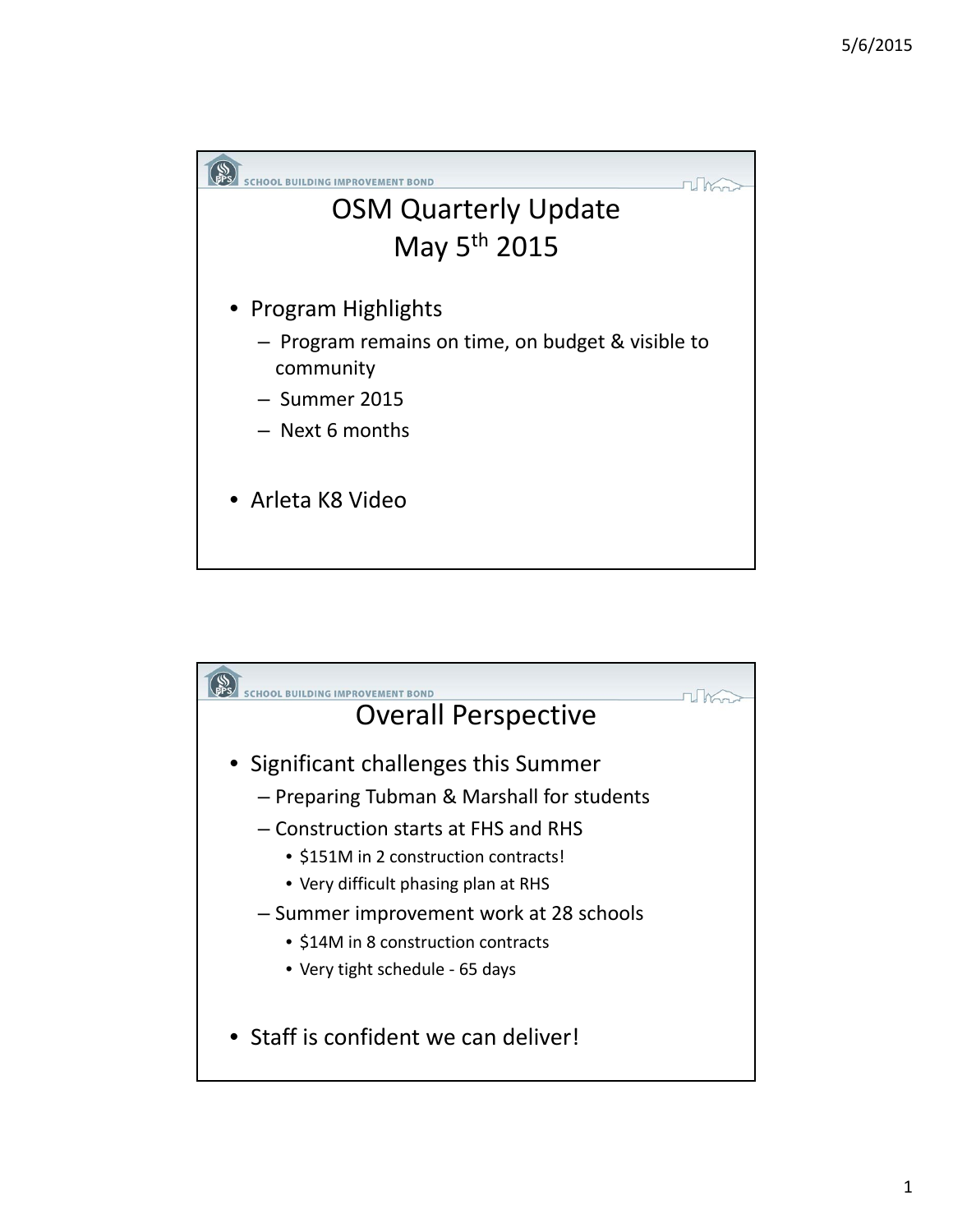

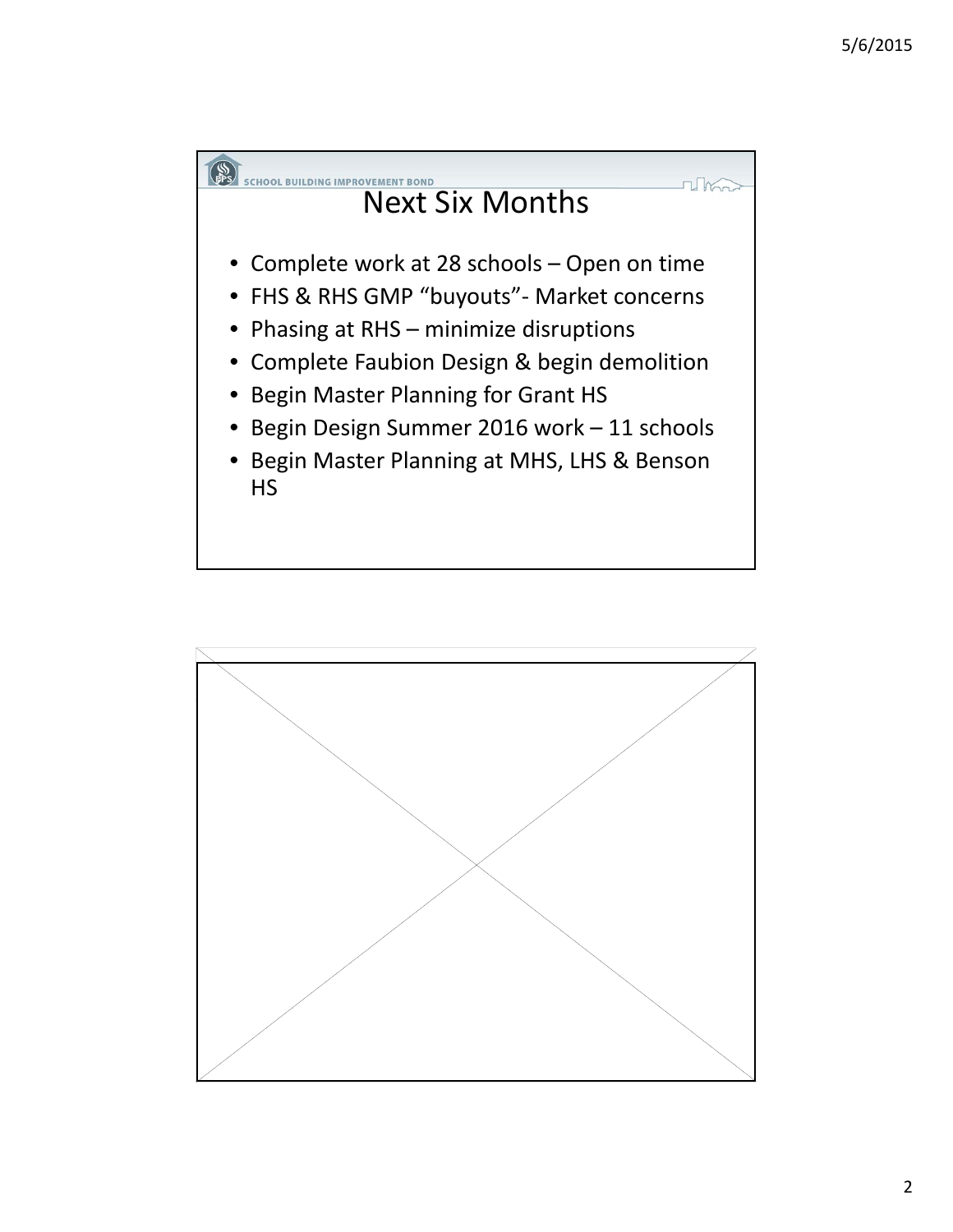# **Literacy & Language Arts Update**

May 5, 2015 Ewan Brawley & Susan Payne Instruction, Curriculum & Assessment

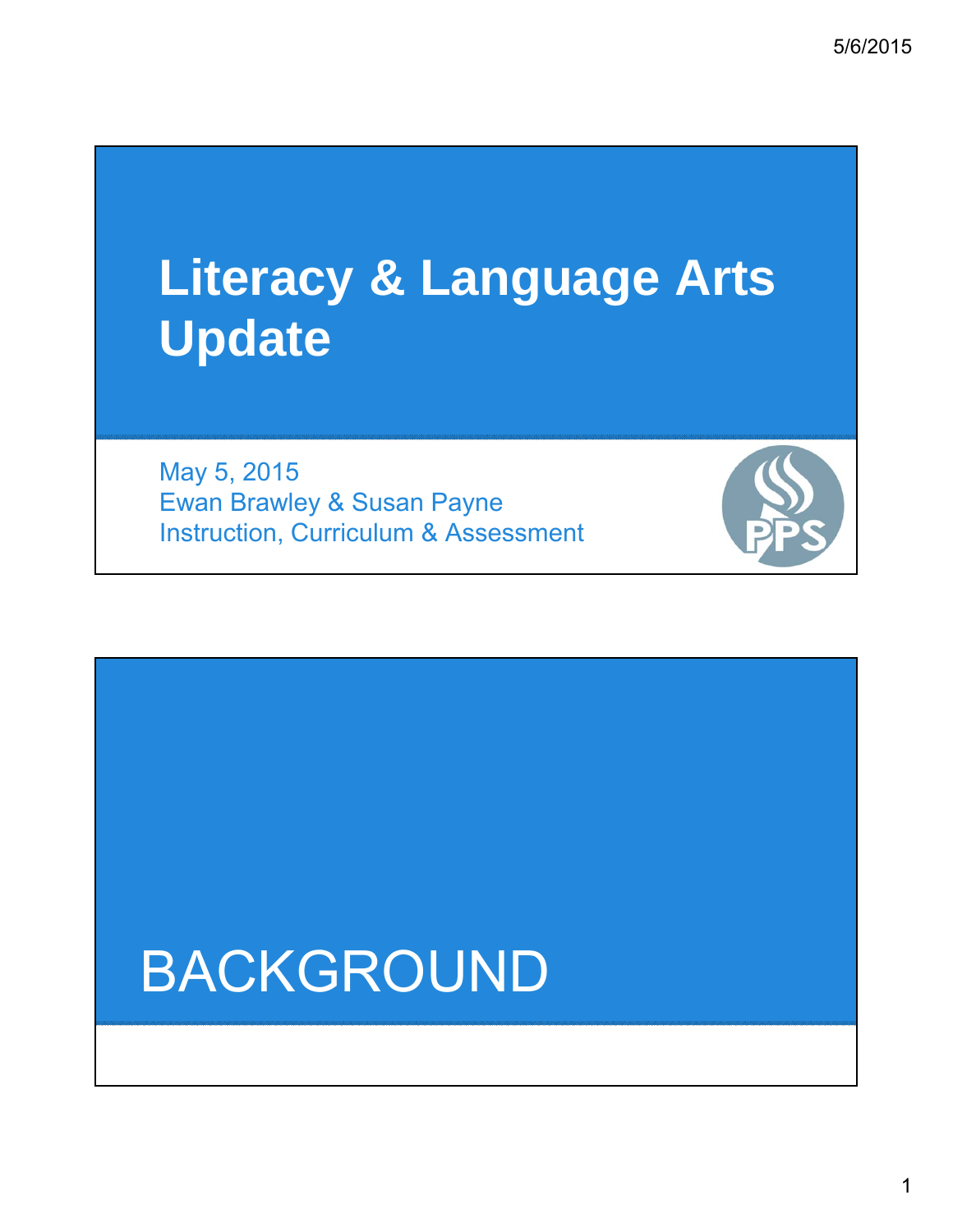

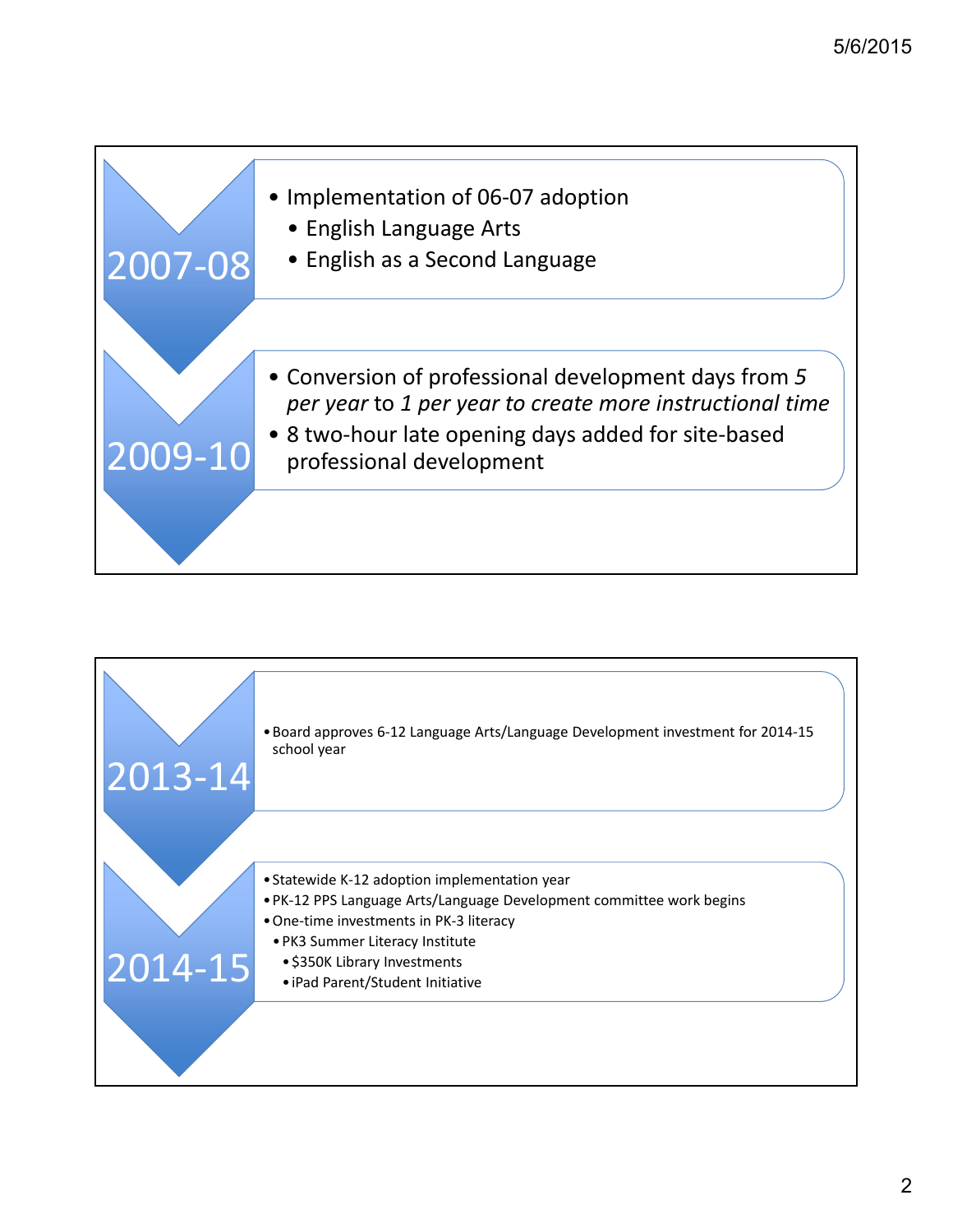

### **Objective**

Provide an update on SY 14-15 activities related to the Language Arts/ELD resource adoption for 6-12 and PK-5 Literacy Advisory Committee.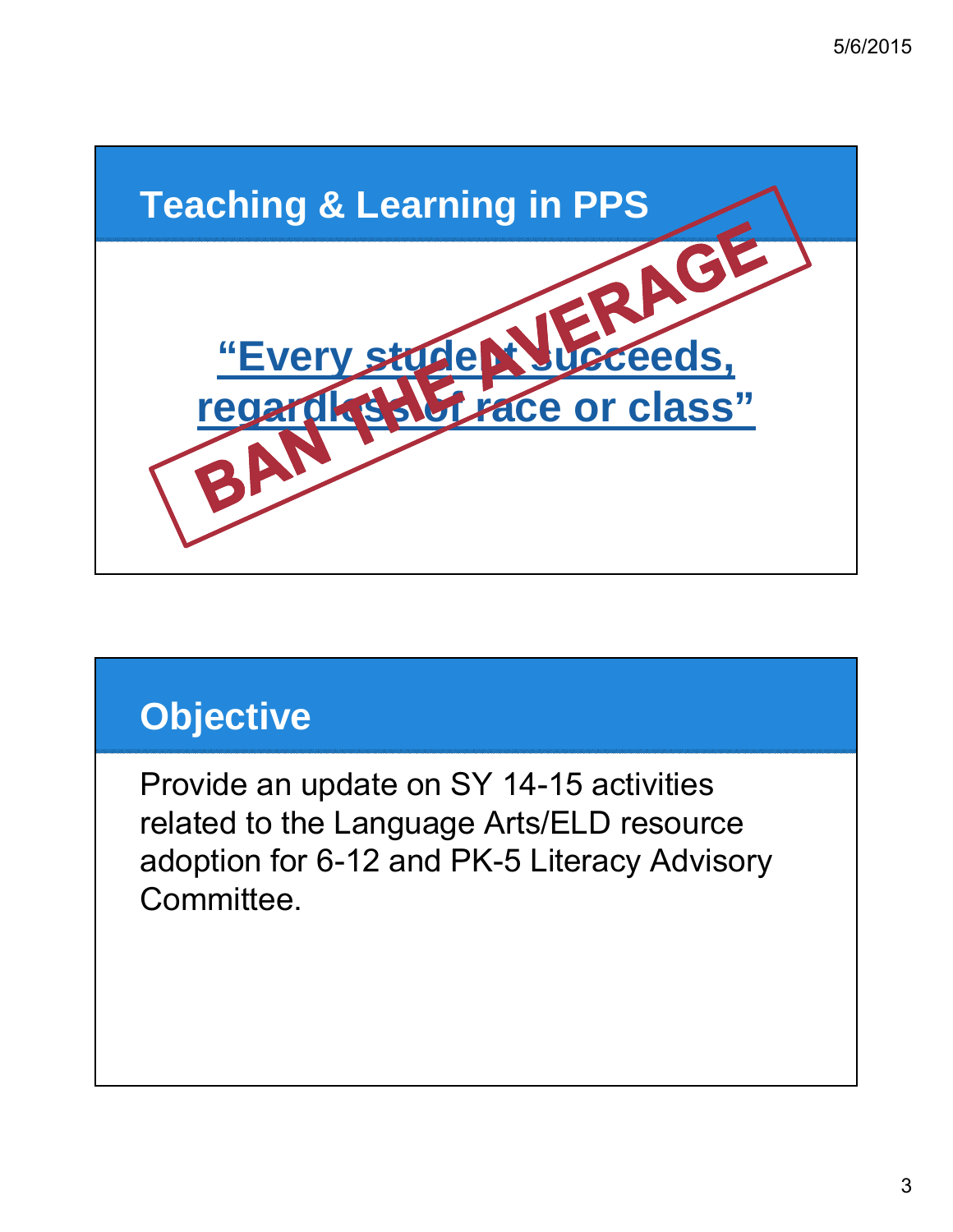

# **PK-5 Literacy Advisory Committee**

Rationale: Develop a shared vision for elementary literacy instruction across our district. **How?**

- Draw from participants' experience and expertise
- Examine the literature and the data to articulate an instructional vision and design that will adopted and supported
- Commit to keeping the achievement of our historically underserved students at the center of our work
- Support students needing multisensory approaches to reading instruction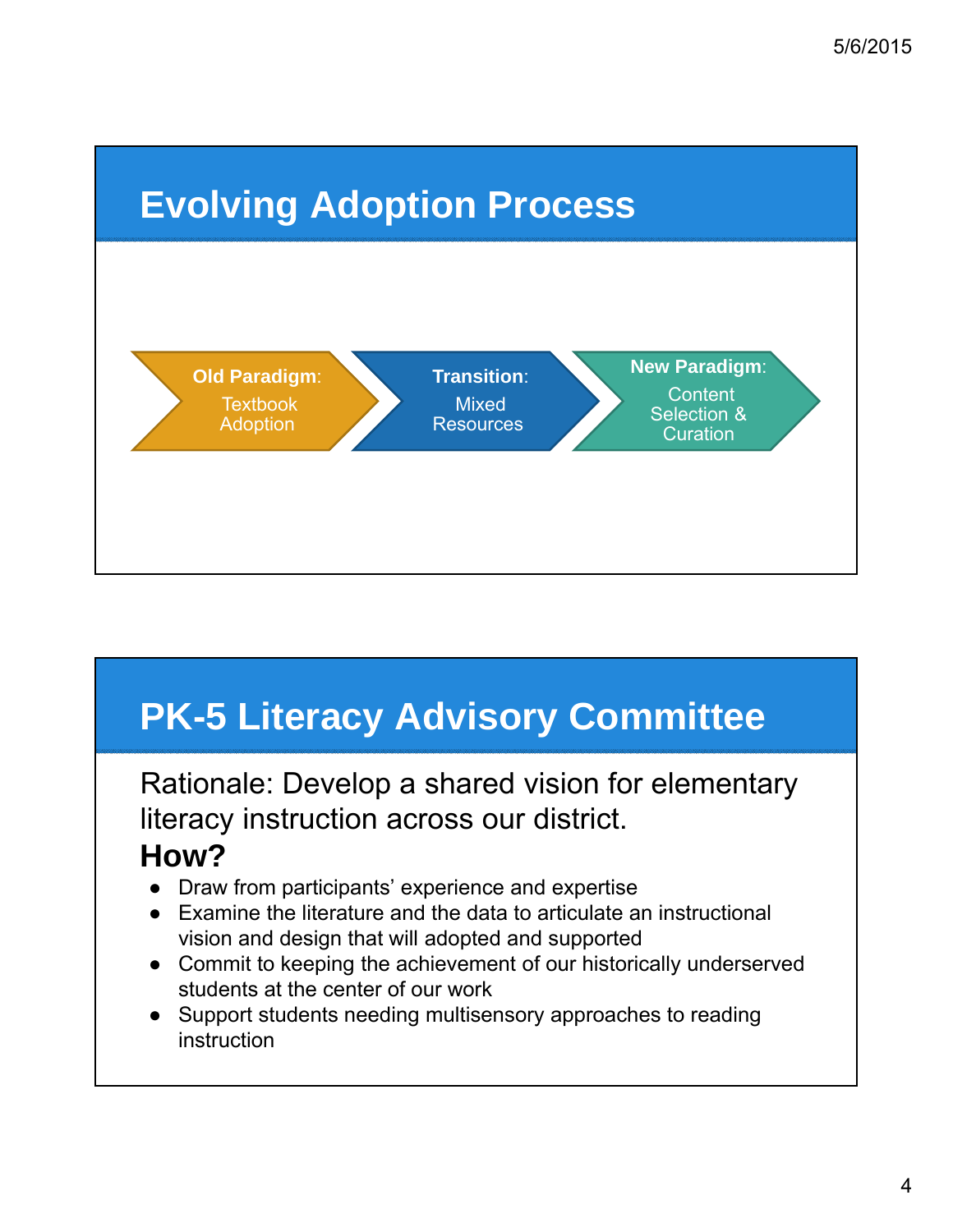#### **Teachers and Reading Programs**



### **Towards a design that is**

all students student growth culturally relvant core curriculum multi-faceted  $\mathbf{emergent}$  curriculum asset classroom libraries brain research meaningful differentiated just right transliterate responsive ccss aligned culturally relevar inclusive relevant constructivist develop. appropriate lep rich literature authentic er enriching differentiated pd student centered teaching digital presence creative integrated emergent bilinguals supported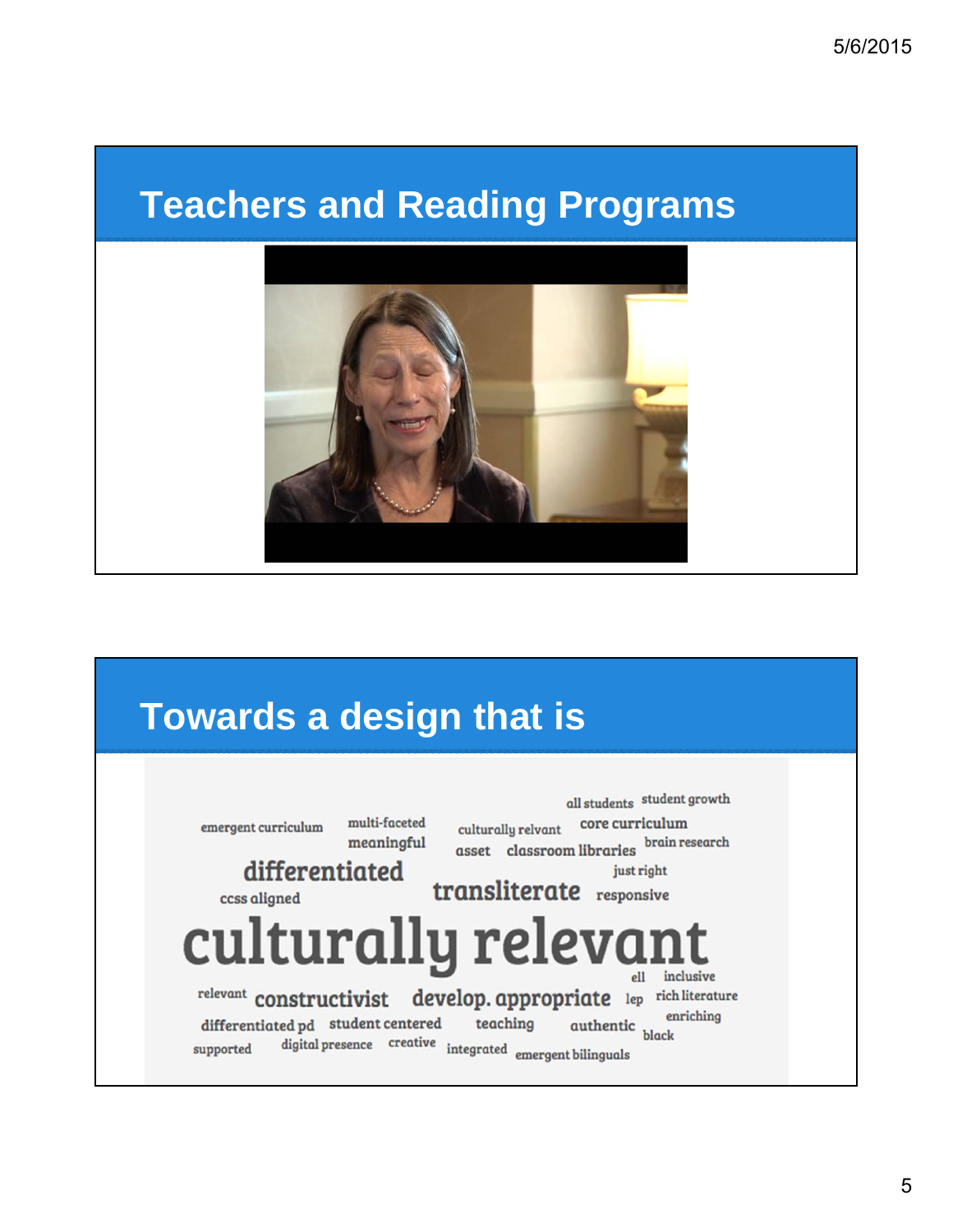### **6-12 LA CMAAC**

**40** participants from a range of schools & assignments 13 Middle School 14 High School 2 Higher Ed Partners 6 TOSAs 2 Administrators

> Instruction, Curriculum & Assessment English as a Second Language Department of Dual Language Special Education **Equity**

## **The CMAAC Work:**

**Elicit** input from 6-12 Language Arts and ELD teachers.

**Design** a two-year plan to maximize teacher and public input and piloting.

**Prioritize** the 6-12 ELA standards to inform the selection process.

**Draft** mission and vision statements and beliefs about instruction to guide the work.

**Examine and evaluate** materials using specific criteria.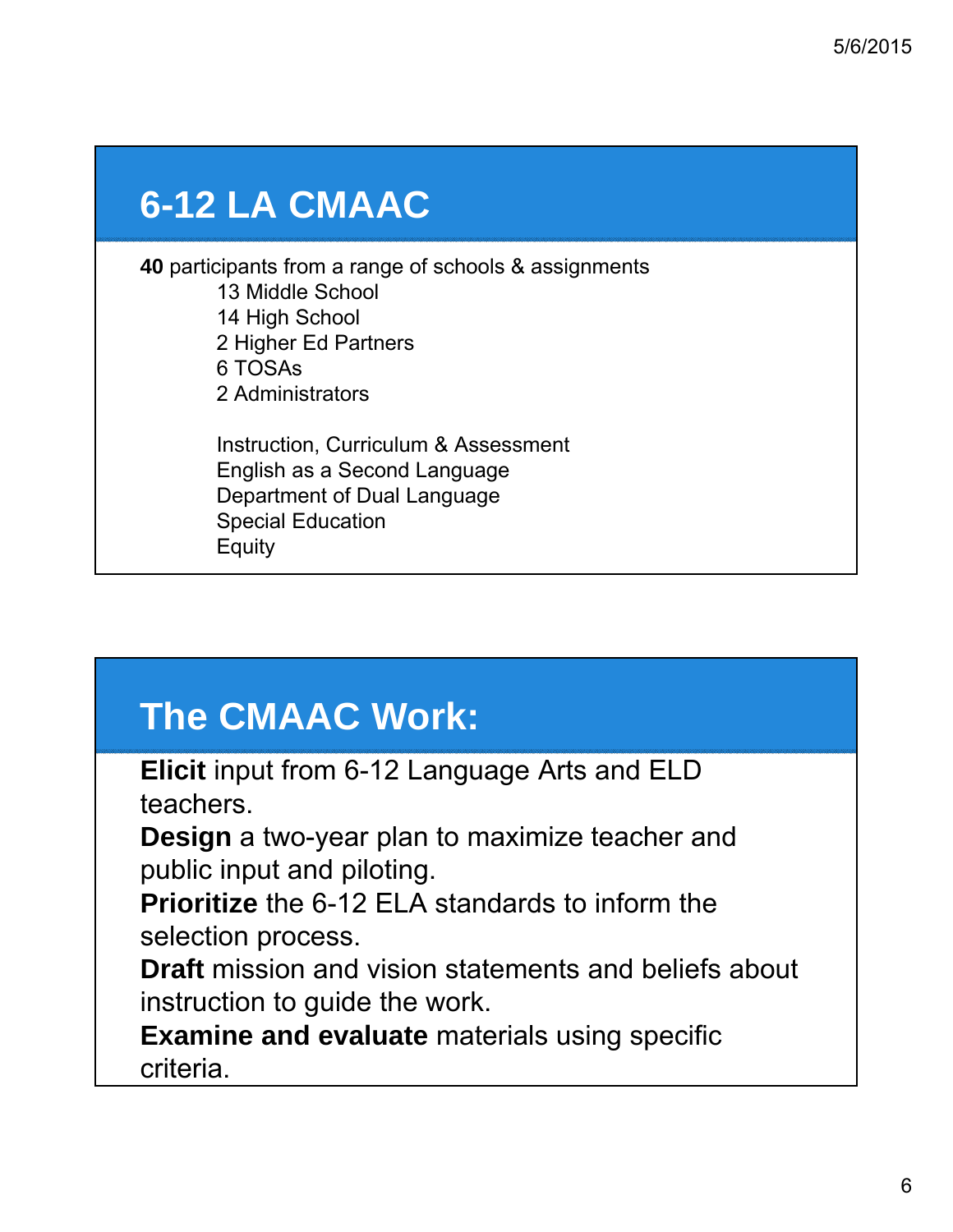#### **New Resources to Support a Range of Skills**

#### *Prepare students for college and careers:*

- Complex text
- Informational text
- Argument writing

#### *Serve ALL students:*

- Emerging bilinguals
- Students of color
- Culturally & linguistically diverse students